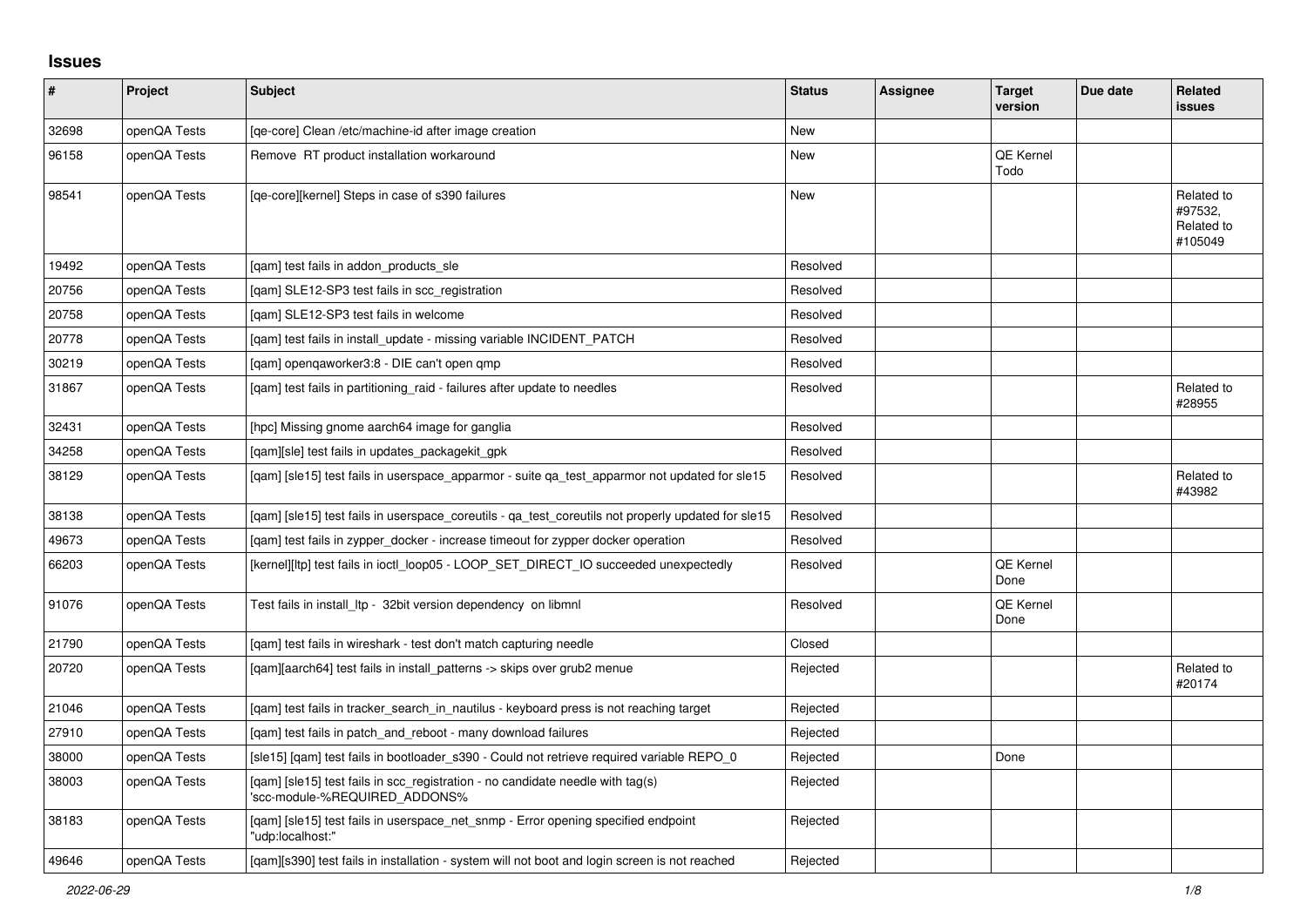| $\sharp$ | Project        | Subject                                                                                    | <b>Status</b> | Assignee   | <b>Target</b><br>version | Due date | <b>Related</b><br><b>issues</b>                                           |
|----------|----------------|--------------------------------------------------------------------------------------------|---------------|------------|--------------------------|----------|---------------------------------------------------------------------------|
| 65001    | openQA Tests   | SUT will stay in shutdown after reboot command on s390 svirt backend                       | Rejected      |            | QE Kernel<br>Done        |          | Is duplicate of<br>#62240                                                 |
| 66007    | openQA Tests   | [kernel] Add ASSET 1 variable back for PowerVM and baremetal jobs                          | Rejected      |            | QE Kernel<br>Done        |          | Related to<br>#65627                                                      |
| 67315    | openQA Tests   | [kernel][blktests] test fails in boot_to_desktop - YAML schedule not ready for s390x       | Rejected      |            | QE Kernel<br>Done        |          |                                                                           |
| 21038    | openQA Tests   | [qam] test fails in bootloader_s390 - missing install image on ftp server                  | Workable      |            |                          |          | Related to<br>#20904,<br>Blocks #25286                                    |
| 48527    | qe-yast        | Include tests load_extra_tests_y2uitest_ncurses tom QAM jobs                               | <b>New</b>    |            | future                   |          |                                                                           |
| 49244    | qe-yast        | YaST Command Line Options TRACKER                                                          | New           |            | future                   |          |                                                                           |
| 49256    | qe-yast        | Regression test yast audit-laf                                                             | New           |            | future                   |          |                                                                           |
| 49259    | qe-yast        | Regression test yast dhcp-server                                                           | New           |            | future                   |          |                                                                           |
| 49280    | qe-yast        | Regression test yast kdump                                                                 | <b>New</b>    |            | future                   |          |                                                                           |
| 49289    | qe-yast        | Regression test yast mail                                                                  | <b>New</b>    |            | future                   |          |                                                                           |
| 49304    | qe-yast        | Regression test yast nis                                                                   | New           |            | future                   |          |                                                                           |
| 49310    | qe-yast        | Regression test yast proxy                                                                 | <b>New</b>    |            | future                   |          |                                                                           |
| 28297    | openQA Tests   | [qam] test fails in firefox_developertool - missed click                                   | Resolved      | bfilho     |                          |          | Related to<br>#33781                                                      |
| 38192    | openQA Tests   | [gam] [sle] test fails in firefox flashplayer - tracking protection information is present | Rejected      | bfilho     |                          |          |                                                                           |
| 57266    | openQA Project | Forbid test suite name changes if used in job groups                                       | Resolved      | cdywan     | Done                     |          |                                                                           |
| 28288    | openQA Tests   | [qam] test fails in firefox_headers - missed keys on input                                 | Resolved      | coolo      |                          |          |                                                                           |
| 30388    | openQA Project | [qam] openqaworker10:4 - worker fail all tests - qemu instances are left behind            | Resolved      | dasantiago | Done                     |          | Related to<br>#30595,<br>Related to<br>#30700, Has<br>duplicate<br>#31126 |
| 20760    | openQA Tests   | [gam] SLE12-SP3 test fails in add update test repo                                         | Resolved      | dasantiago |                          |          |                                                                           |
| 46109    | openQA Tests   | [qam] test fails in addon_products_via_SCC_yast2                                           | Resolved      | dheidler   |                          |          | Related to<br>#44252                                                      |
| 43244    | openQA Tests   | [sle][functional][u] test fails in ntp_client - new test fails on sle15                    | Rejected      | dheidler   | Milestone 20             |          | Related to<br>#43052                                                      |
| 67108    | openQA Tests   | [qam] test fails in install - incorrect job configuration XFSTESTS_REPO                    | Resolved      | dzedro     |                          |          |                                                                           |
| 28291    | openQA Tests   | [gam] test fails in firefox passwd - incorrectly typed password                            | Resolved      | emiura     |                          |          |                                                                           |
| 89966    | openQA Tests   | [qe-core] Test kernel multipath tries to install fixed version of mdadm                    | Resolved      | geor       | QE-Core:<br>Ready        |          |                                                                           |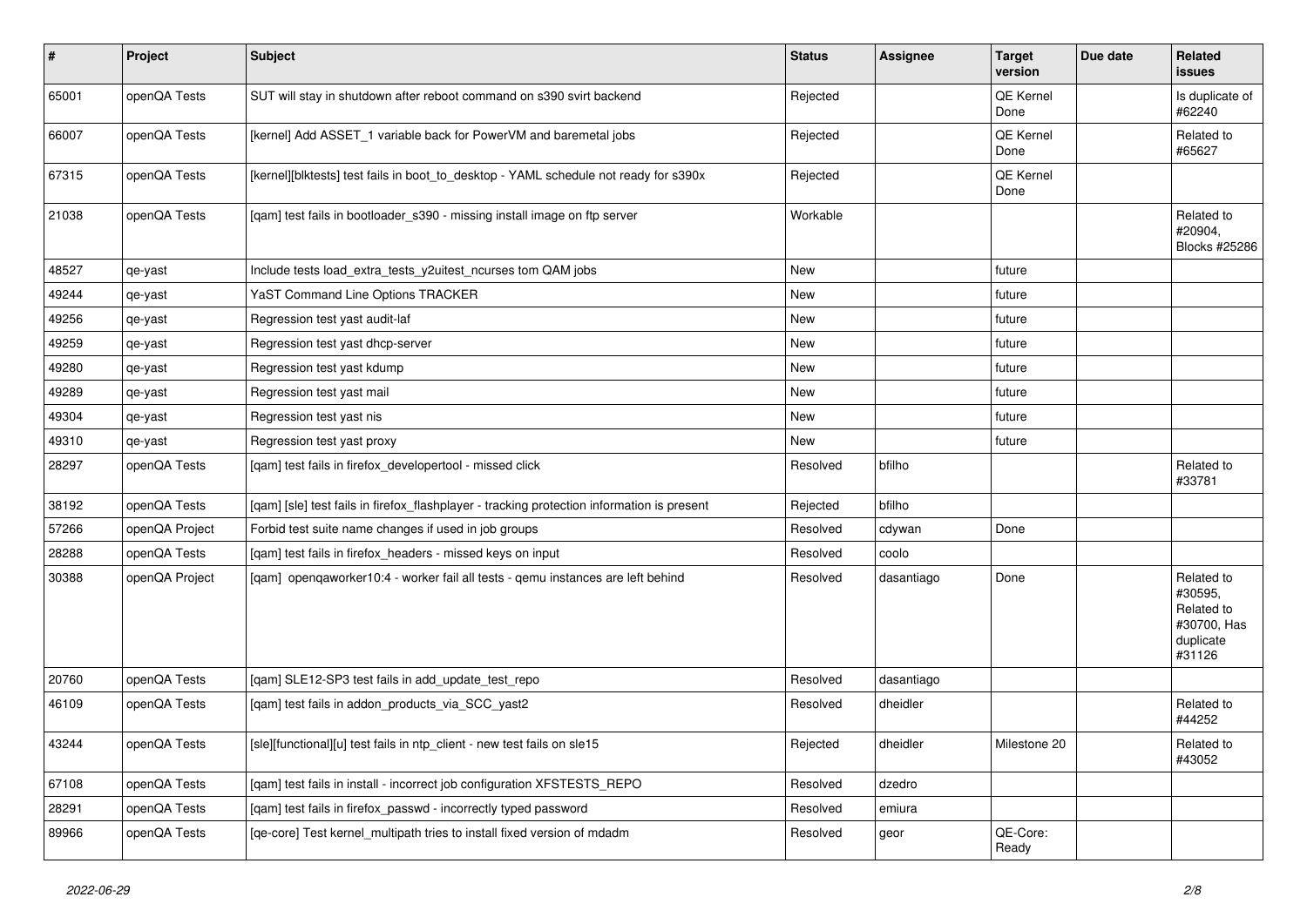| $\vert$ # | Project        | <b>Subject</b>                                                                                            | <b>Status</b> | <b>Assignee</b>     | <b>Target</b><br>version | Due date   | Related<br>issues                                   |
|-----------|----------------|-----------------------------------------------------------------------------------------------------------|---------------|---------------------|--------------------------|------------|-----------------------------------------------------|
| 48362     | openQA Tests   | [qam] test fails in supportutils - remove pam check                                                       | Resolved      | hurhaj              |                          |            |                                                     |
| 49418     | openQA Tests   | [ge-asg][gem] test fails in cluster md                                                                    | Resolved      | iadamek             |                          |            |                                                     |
| 49268     | qe-yast        | Regression test yast firewall                                                                             | Rejected      | <b>JERiveraMoya</b> | future                   |            |                                                     |
| 49295     | qe-yast        | [qam][newt][yast2-nfs-client] Regression test yast nfs                                                    | Resolved      | jgwang              |                          |            |                                                     |
| 49313     | qe-yast        | [qam][newt][yast2-rdp] Regression test yast rdp                                                           | Resolved      | jgwang              |                          |            |                                                     |
| 49253     | qe-yast        | [qam] Regression test for yast add-on command line option                                                 | Rejected      | jgwang              |                          |            |                                                     |
| 38180     | openQA Tests   | [qam] [sle15] test fails in userspace_systemd - update test suite for sle15                               | Rejected      | jtzhao              |                          |            |                                                     |
| 48467     | openQA Tests   | [qam][sle] test fails in zypper_lifecycle_toolchain - increase timeout for installation                   | Resolved      | martinsmac          |                          | 2019-03-16 | Is duplicate of<br>#47228                           |
| 65627     | openQA Project | [kernel] Job fails to download LTP asset file                                                             | Resolved      | MDoucha             | <b>QE Kernel</b><br>Done |            | Related to<br>#66007                                |
| 65067     | openQA Tests   | [kernel] test fails in clone301                                                                           | Resolved      | metan               | <b>QE Kernel</b><br>Done |            |                                                     |
| 20904     | openQA Tests   | [qam] - test fails in bootloader_s390 - ftp is missing install medium                                     | Resolved      | mgriessmeier        |                          |            | Related to<br>#21038                                |
| 34255     | openQA Tests   | [sle] test fails in kdump_and_crash - fail related to ruby2.1-rubygem-nokogiri                            | Resolved      | mgriessmeier        |                          |            | Related to<br>#34777                                |
| 49265     | qe-yast        | [qam][maint][yast2-storage][yast2-storage-ng] Regression test yast disk                                   | Resolved      | mgrifalconi         |                          |            |                                                     |
| 49286     | qe-yast        | [qam][newt][yast2-lang] Regression test yast language                                                     | Resolved      | mgrifalconi         |                          |            |                                                     |
| 19486     | openQA Tests   | [qam][sle][functional][s390] test fails in install_update -> consoletest_setup types password to<br>early | Resolved      | okurz               |                          |            | Has duplicate<br>#19530, Has<br>duplicate<br>#19584 |
| 30033     | openQA Tests   | [qam] test fails in libreoffice_mainmenu_components - ttyS0 permission denied                             | Resolved      | okurz               |                          |            | Related to<br>#29940                                |
| 38066     | openQA Tests   | [qam] [sle] [functional] test fails in application_starts_on_login - failure after check_screen<br>change | Resolved      | okurz               |                          |            |                                                     |
| 38069     | openQA Tests   | [qam] [sle] [functional] test fails in pidgin_IRC - failure after check_screen change                     | Resolved      | okurz               |                          |            |                                                     |
| 89990     | openQA Tests   | Error on tests/kernel/run_ltp.pm: Can't locate sle/tests/kernel/run_ltp.pm                                | Resolved      | okurz               | Ready                    |            | Related to<br>#67723                                |
| 20804     | openQA Tests   | [gam] SLE12-SP3 test fails in system_role - incorrect content of variable MAINT_TEST_REPO                 | Resolved      | osukup              |                          |            |                                                     |
| 31699     | openQA Tests   | [qam] test fails in scc_registration - failing since scc_addons update                                    | Resolved      | osukup              |                          |            |                                                     |
| 37928     | openQA Tests   | [QAM] [SLE 15] Migrate Itp tests in Updates to new runner                                                 | Resolved      | osukup              |                          |            |                                                     |
| 34693     | openQA Tests   | [qam] test fails in install_update - missing INCIDENT_PATCH                                               | Rejected      | osukup              |                          |            |                                                     |
| 48155     | openQA Project | [qam][tools][kernel] Duplicate bootindex with multiple paths                                              | Resolved      | pcervinka           |                          |            |                                                     |
| 38015     | openQA Project | [qam] [sle15] Missing SLE5 iso                                                                            | Rejected      | pcervinka           | Done                     |            |                                                     |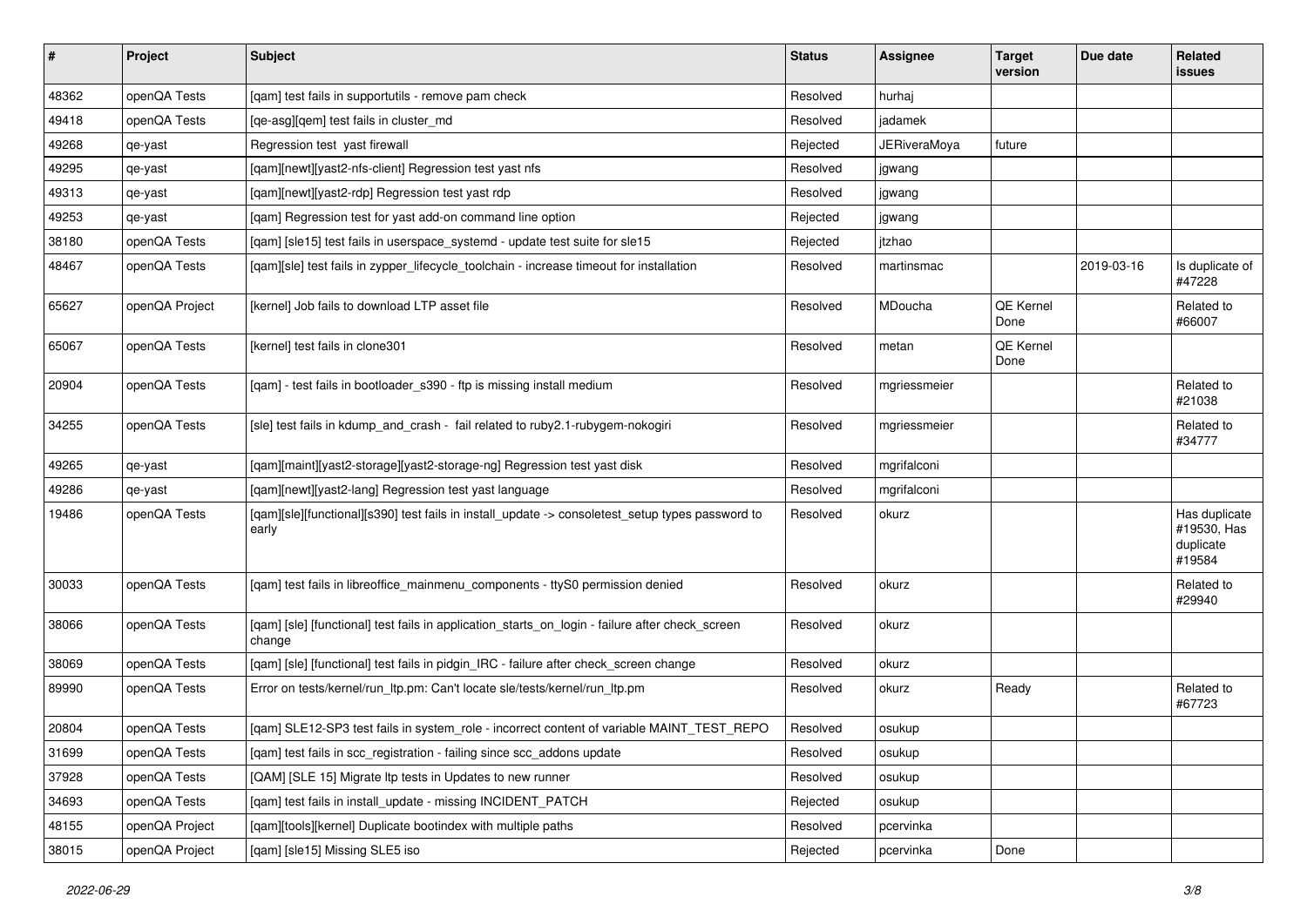| $\sharp$ | Project      | <b>Subject</b>                                                                            | <b>Status</b> | Assignee  | <b>Target</b><br>version | Due date | Related<br>issues       |
|----------|--------------|-------------------------------------------------------------------------------------------|---------------|-----------|--------------------------|----------|-------------------------|
| 20696    | openQA Tests | [qam] Make evolution_prepare_servers compatibile with openSUSE                            | Resolved      | pcervinka |                          |          | Related to<br>#19320    |
| 37925    | openQA Tests | [QAM] [SLE 15] Make SLE-HPC product installation compatible with QAM update flow          | Resolved      | pcervinka | Done                     |          |                         |
| 76933    | openQA Tests | [opensuse] Add clojure test to Tumbleweed                                                 | New           | pcervinka | QE Kernel<br>Current     |          |                         |
| 48524    | openQA Tests | [qam][ha] Test fails during iscsi client setup - host: command not found                  | Resolved      | pcervinka |                          |          | Has duplicate<br>#48302 |
| 20716    | openQA Tests | [qam] test fails in zypper_info triggered on incidents -> needs adaption of pattern match | Resolved      | pcervinka |                          |          |                         |
| 20782    | openQA Tests | [qam] test fails in install_patterns - mariadb test tries to install devel packages       | Resolved      | pcervinka |                          |          |                         |
| 21048    | openQA Tests | [qam] test fails in tracker_search_in_nautilus - keyboard press is not reaching target    | Resolved      | pcervinka |                          |          | Related to<br>#5830     |
| 25926    | openQA Tests | [qam] test fails in sle2docker                                                            | Resolved      | pcervinka |                          |          |                         |
| 27205    | openQA Tests | [gam] test fails in setup - failing needles in iscsi support server                       | Resolved      | pcervinka |                          |          |                         |
| 27244    | openQA Tests | [qam] test fails in select_patterns_and_packages - ha pattern is unselected               | Resolved      | pcervinka |                          |          |                         |
| 27618    | openQA Tests | [qam] test fails in firefox_java - remote side changed appearance                         | Resolved      | pcervinka |                          |          |                         |
| 27901    | openQA Tests | [qam] test fails in evolution_smoke - imap aol not responding                             | Resolved      | pcervinka |                          |          |                         |
| 28528    | openQA Tests | [qam] test fails in groupwise - package is missing in ibs                                 | Resolved      | pcervinka |                          |          |                         |
| 30039    | openQA Tests | [gam] test fails in zypper Ir validate - use version utils instead of utils               | Resolved      | pcervinka |                          |          |                         |
| 30127    | openQA Tests | [qam] test fails in application_starts_on_login - dynamic space in needle                 | Resolved      | pcervinka |                          |          |                         |
| 30814    | openQA Tests | [qam] test fails in yast2_ntpclient - log window is not closed                            | Resolved      | pcervinka |                          |          |                         |
| 31180    | openQA Tests | [qam] test fails in kernel_kexec - migration to systemctl broke the test                  | Resolved      | pcervinka |                          |          |                         |
| 31309    | openQA Tests | [qam] test fails in libreoffice_mainmenu_components - needles should be updated           | Resolved      | pcervinka |                          |          |                         |
| 31315    | openQA Tests | [qam] test fails in wireshark - rm command is not fully typed after alt-f4                | Resolved      | pcervinka |                          |          |                         |
| 31810    | openQA Tests | [gam] test fails in docker - disable docker tests on sle12-sp1                            | Resolved      | pcervinka |                          |          |                         |
| 32716    | openQA Tests | [qa]test fails in shutdown                                                                | Resolved      | pcervinka |                          |          |                         |
| 33469    | openQA Tests | [qam] test fails in dstat - clean/update needles for dstat-fileoutput                     | Resolved      | pcervinka |                          |          | Related to<br>#32719    |
| 33643    | openQA Tests | [gam][ha] test fails in ha cluster init - scp failure                                     | Resolved      | pcervinka |                          |          |                         |
| 37093    | openQA Tests | [qam] test fails in evolution_mail_imap - remove workaround for bsc#1049387               | Resolved      | pcervinka |                          |          |                         |
| 38135    | openQA Tests | [qam] [sle15] test fails in userspace_bind - qa_test_bind is not updated for SLE15        | Resolved      | pcervinka | Done                     |          |                         |
| 39536    | openQA Tests | [qam] test fails in patch_and_reboot - add missing variables for qam test issues          | Resolved      | pcervinka | Done                     |          |                         |
| 39887    | openQA Tests | [kernel] [sle] [network] test fails in before_test - network failure                      | Resolved      | pcervinka | Done                     |          |                         |
| 40181    | openQA Tests | [network] test fails in before test - wicked basic test fails on 15SP1                    | Resolved      | pcervinka | Done                     |          |                         |
| 40547    | openQA Tests | [qam][opensuse] test fails in updates_packagekit_kde - job timeout                        | Resolved      | pcervinka | Done                     |          |                         |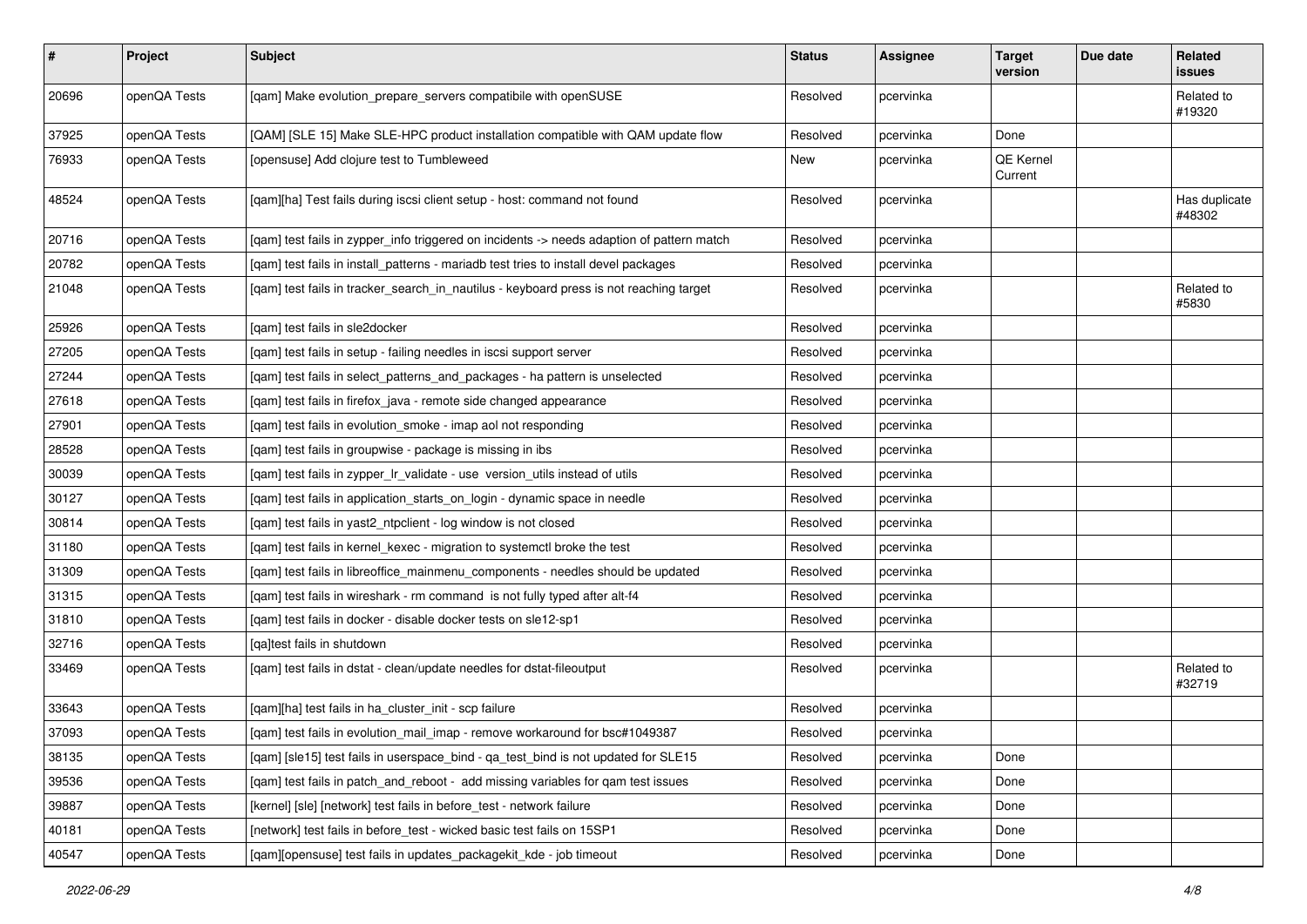| $\vert$ # | Project      | <b>Subject</b>                                                                                           | <b>Status</b> | Assignee  | <b>Target</b><br>version | Due date | Related<br><b>issues</b>                                                                           |
|-----------|--------------|----------------------------------------------------------------------------------------------------------|---------------|-----------|--------------------------|----------|----------------------------------------------------------------------------------------------------|
| 41030     | openQA Tests | [qam] test fails in updates_packagekit_kde - zypper update requires additional install step              | Resolved      | pcervinka |                          |          | Related to<br>#41396                                                                               |
| 49121     | openQA Tests | [qam][kernel][multipath][aarch64] Qemu fails setup multipath on qemu_aarch64                             | Resolved      | pcervinka |                          |          |                                                                                                    |
| 49217     | openQA Tests | [qam][kernel][aarch64][sle] kdump is not scheduled for aarch64                                           | Resolved      | pcervinka |                          |          |                                                                                                    |
| 50045     | openQA Tests | [gam][blue][sle] - Fix type password to accept parameters and pass them to the inner call<br>type_string | Resolved      | pcervinka |                          |          | Related to<br>#49655                                                                               |
| 50309     | openQA Tests | [qam][blue][leap][opensuse] Update online_repos behavior to activate online repositories                 | Resolved      | pcervinka |                          |          | Blocks #39449                                                                                      |
| 50387     | openQA Tests | [gam][blue] - test fails in updates packagekit kde                                                       | Resolved      | pcervinka |                          |          |                                                                                                    |
| 50459     | openQA Tests | [qam][blue][leap] test fails in updates_packagekit_gpk - fail after update                               | Resolved      | pcervinka |                          |          |                                                                                                    |
| 51365     | openQA Tests | [research] Named pipe /dev/sshserial missing lines on first use                                          | Resolved      | pcervinka | QE Kernel<br>Done        |          |                                                                                                    |
| 52409     | openQA Tests | [sle][kernel][textmode][ppc] test fails in system role - installation fail during system role selection  | Resolved      | pcervinka | QE Kernel<br>Done        |          |                                                                                                    |
| 56615     | openQA Tests | [kernel] test fails in tuned - error message for perf bias failure is different on SLE15-SP1             | Resolved      | pcervinka | QE Kernel<br>Done        |          |                                                                                                    |
| 57224     | openQA Tests | [kernel] - test fails in kdump_and_crash - pasword is not entered before grub                            | Resolved      | pcervinka | QE Kernel<br>Done        |          |                                                                                                    |
| 57329     | openQA Tests | [kernel][functional] PowerVM console is not active all the time                                          | Resolved      | pcervinka | QE Kernel<br>Done        |          | Related to<br>#54617.<br>Related to<br>#58220.<br>Related to<br>#14626, Has<br>duplicate<br>#62819 |
| 58871     | openQA Tests | [spvm][kernel][functional] Shutdown check not implemented for spvm backend                               | Resolved      | pcervinka | QE Kernel<br>Done        |          |                                                                                                    |
| 59226     | openQA Tests | [kernel]ltp][spvm][sporadic] test fails in boot ltp - cat /tmp/ver linux before.txt timeout              | Resolved      | pcervinka | QE Kernel<br>Done        |          | Related to<br>#59190                                                                               |
| 59843     | openQA Tests | [spvm][kernel][openqa] test fails in coredump_collect - multiple select_console fails                    | Resolved      | pcervinka | <b>QE Kernel</b><br>Done |          | Related to<br>#60497                                                                               |
| 59954     | openQA Tests | [kernel][spvm] test fails in qa_test_klp - git should be git-core                                        | Resolved      | pcervinka | QE Kernel<br>Done        |          |                                                                                                    |
| 60083     | openQA Tests | [kernel][functional] - test fails in boot_to_desktop - password is not entered                           | Resolved      | pcervinka | QE Kernel<br>Done        |          |                                                                                                    |
| 60182     | openQA Tests | [kernel][spvm] test fails in lvm no separate home - update needles                                       | Resolved      | pcervinka | QE Kernel<br>Done        |          |                                                                                                    |
| 60326     | openQA Tests | [kernel] test fails in multipath - update schedule                                                       | Resolved      | pcervinka | QE Kernel<br>Done        |          |                                                                                                    |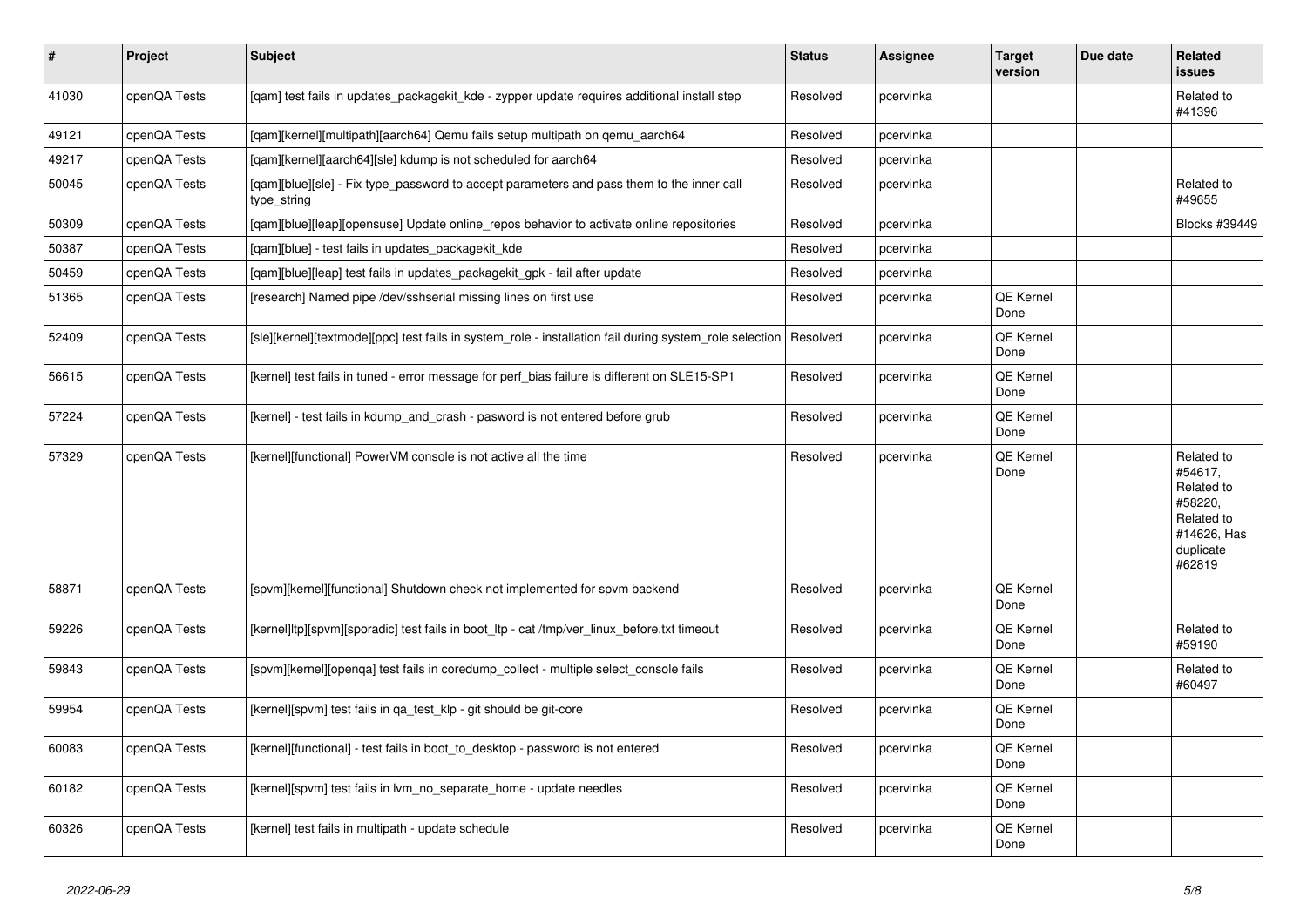| $\vert$ # | Project      | <b>Subject</b>                                                                                                 | <b>Status</b> | Assignee  | <b>Target</b><br>version | Due date | Related<br><b>issues</b>                                               |
|-----------|--------------|----------------------------------------------------------------------------------------------------------------|---------------|-----------|--------------------------|----------|------------------------------------------------------------------------|
| 60746     | openQA Tests | [kernel] test fails in boot to desktop - increase timeout after password                                       | Resolved      | pcervinka | <b>QE Kernel</b><br>Done |          |                                                                        |
| 60818     | openQA Tests | [kernel] test fails in kdump and crash - password prompt is not catched                                        | Resolved      | pcervinka | <b>QE Kernel</b><br>Done |          |                                                                        |
| 63610     | openQA Tests | [kernel][ltp][spvm] - test fails in pkey01 on spvm                                                             | Resolved      | pcervinka | QE Kernel<br>Done        |          | Related to<br>#63943                                                   |
| 63943     | openQA Tests | [kernel][ltp] test fails in pkey01 - Setup hugepages before test execution                                     | Resolved      | pcervinka | <b>QE Kernel</b><br>Done |          | Related to<br>#63610                                                   |
| 64030     | openQA Tests | [kernel][ltp]spvm] test fails in boot_ltp - Not finished boot                                                  | Resolved      | pcervinka | QE Kernel<br>Done        |          |                                                                        |
| 66188     | openQA Tests | [kernel] test fails in boot Itp - increase timeout                                                             | Resolved      | pcervinka | QE Kernel<br>Done        |          |                                                                        |
| 73099     | openQA Tests | [kernel][powervm] Test fails in install_klp_product - console is not switched                                  | Resolved      | pcervinka | QE Kernel<br>Done        |          |                                                                        |
| 30514     | openQA Tests | [gam] test fails in java - increase timeout for installation                                                   | Closed        | pcervinka |                          |          |                                                                        |
| 53165     | openQA Tests | [kernel][installation][lvm] test fails in lvm_no_separate_home - update lvm installation part for<br>sle12-sp5 | Closed        | pcervinka | QE Kernel<br>Done        |          |                                                                        |
| 53294     | openQA Tests | [kernel][ltp] test fails in boot ltp - incorrect kernel name provided                                          | Closed        | pcervinka | <b>QE Kernel</b><br>Done |          | Related to<br>#51743                                                   |
| 54275     | openQA Tests | [kernel]kotd][ltp][s390x] test fails in install_ltp - failure after install_kotd, console issue                | Closed        | pcervinka | QE Kernel<br>Done        |          | Related to<br>#54260                                                   |
| 54416     | openQA Tests | [kernel][ltp] Setup GitLab CI for LTP daily builds                                                             | Closed        | pcervinka | QE Kernel<br>Done        |          |                                                                        |
| 55166     | openQA Tests | [spvm][ppc][serial] test fails in kdump and crash - no response from serial                                    | Closed        | pcervinka | QE Kernel<br>Done        |          |                                                                        |
| 20790     | openQA Tests | [qam] SLE12-SP3 test fails in 1_unknown_ - slenkins-tests-openvpn-control                                      | Rejected      | pcervinka |                          |          | Related to<br>#20002                                                   |
| 21774     | openQA Tests | [gam] test fails in evolution mail imap - test hangs on querying authentication types                          | Rejected      | pcervinka |                          |          | Related to<br>#21814,<br>Related to<br>#29357,<br>Related to<br>#29360 |
| 26830     | openQA Tests | [qam] test fails in sle2docker - sles docker image has new name                                                | Rejected      | pcervinka |                          |          |                                                                        |
| 32896     | openQA Tests | [sle] test fails in pdsh slave                                                                                 | Rejected      | pcervinka |                          |          |                                                                        |
| 33451     | openQA Tests | [gam] test fails in dstat - package not available on SP1                                                       | Rejected      | pcervinka |                          |          |                                                                        |
| 37438     | openQA Tests | [qam] test fails in kernel_ltp_fs - issue in qa_testsuite                                                      | Rejected      | pcervinka |                          |          |                                                                        |
| 38261     | openQA Tests | [gam] test fails in keymap or locale - tested text not written in console                                      | Rejected      | pcervinka | Done                     |          |                                                                        |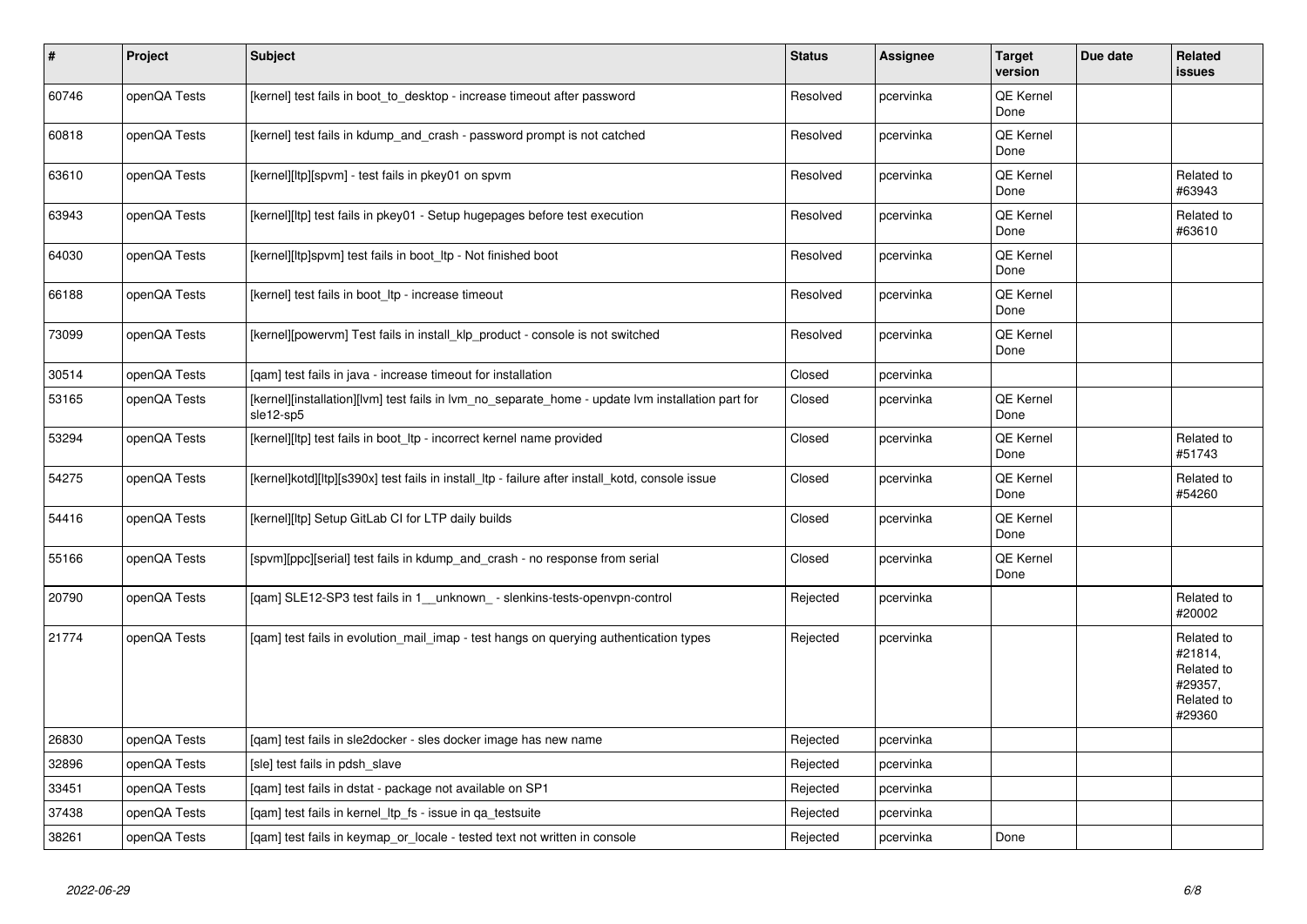| $\sharp$ | <b>Project</b> | Subject                                                                           | <b>Status</b> | <b>Assignee</b> | <b>Target</b><br>version | Due date   | Related<br>issues                             |
|----------|----------------|-----------------------------------------------------------------------------------|---------------|-----------------|--------------------------|------------|-----------------------------------------------|
| 41396    | openQA Tests   | [qam] Revise updates_packagekit_kde                                               | Rejected      | pcervinka       |                          |            | Related to<br>#41030.<br>Related to<br>#36138 |
| 48308    | openQA Tests   | [qam][kernel] test fails in kernel_multipath - missing python2 module             | Rejected      | pcervinka       |                          |            |                                               |
| 48530    | openQA Tests   | [qam] Test fails in update_install for networkmager update on ppc64le and s390    | Rejected      | pcervinka       |                          |            |                                               |
| 49628    | openQA Tests   | [qam] test fails in setup_online_repos - missing configure online repositories    | Rejected      | pcervinka       |                          |            | Related to<br>#39449                          |
| 58295    | openQA Tests   | [kernel][sporadic] test fails in kdump_and_crash - password is entered too early  | Rejected      | pcervinka       | <b>QE Kernel</b><br>Done |            |                                               |
| 59223    | openQA Tests   | [kernel][spvm][sporadic] test fails in boot_ltp - timeout/slow boot               | Rejected      | pcervinka       | <b>QE Kernel</b><br>Done |            |                                               |
| 60449    | openQA Tests   | [kernel] test fails in kdump_and_crash - test is disabling kdump                  | Rejected      | pcervinka       | QE Kernel<br>Done        |            |                                               |
| 73207    | openQA Tests   | [kernel] Test fails in tuned - incorrect profile                                  | Rejected      | pcervinka       | QE Kernel<br>Done        |            |                                               |
| 99522    | openQA Tests   | Test fails in kdump and crash in latest build after kernel upgrade in 15-SP4      | Rejected      | pcervinka       | QE Kernel<br>Done        |            |                                               |
| 44696    | openQA Tests   | [gam] test fails in sshd - user password is weak                                  | Resolved      | pdostal         |                          |            |                                               |
| 31657    | openQA Tests   | [gam] test fails in runc - conflict between docker-runc and runc                  | Resolved      | pgeorgiadis     |                          |            |                                               |
| 32434    | openQA Tests   | [qam] - test fails in sle2docker - docker test suites don't clean images properly | Resolved      | pgeorgiadis     |                          |            |                                               |
| 46895    | openQA Tests   | [qam] test fails in dracut - output not matched on 15SP1                          | Resolved      | pstivanin       |                          | 2019-01-31 | Related to<br>#47417                          |
| 104613   | openQA Tests   | Enable Itp known issues on o3                                                     | Resolved      | pvorel          | QE Kernel<br>Done        |            |                                               |
| 50243    | openQA Tests   | [kernel] - test fails in trinity - test is not designed to be run on ooo          | Resolved      | pvorel          | <b>QE Kernel</b><br>Done |            | Related to<br>#50525                          |
| 20980    | openQA Tests   | [qam] test fails in addon_products_sle                                            | Resolved      | riafarov        |                          |            |                                               |
| 28015    | openQA Tests   | [qam] test fails setup - aplay.pm syntax error                                    | Resolved      | riafarov        |                          |            |                                               |
| 34288    | openQA Tests   | [qam] test fails in zypper_info - zypper_info shouldn't be started                | Resolved      | riafarov        |                          |            | Related to<br>#32038                          |
| 37979    | openQA Tests   | [SLE] test fails in updates_packagekit_gpk - gpk-update-viewer doesn't start      | Resolved      | riafarov        |                          |            | Related to<br>#31954                          |
| 40418    | openQA Tests   | [qam][functional][sle] test fails in select_patterns_and_packages                 | Resolved      | riafarov        |                          |            | Related to<br>#38870                          |
| 46487    | openQA Tests   | [qam][functional][y] test fails in select_patterns_and_packages                   | Resolved      | riafarov        | Milestone 24             |            |                                               |
| 49307    | qe-yast        | Regression test yast nis-server                                                   | Rejected      | riafarov        |                          |            |                                               |
| 49271    | qe-yast        | [qam][newt][yast2-ftp-server] Regression test yast ftp-server                     | Resolved      | shukui          |                          |            |                                               |